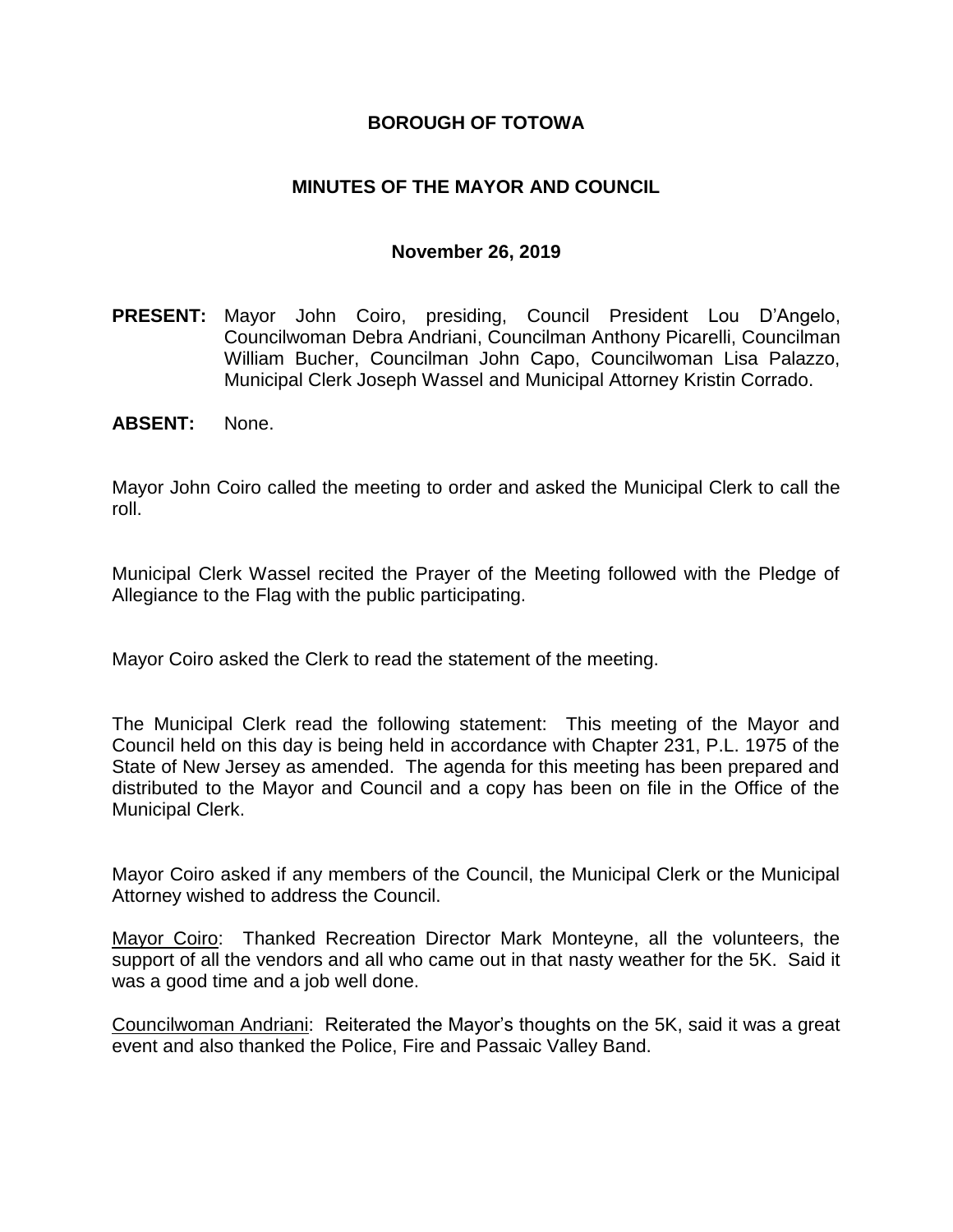Councilman D'Angelo: 1) Also concurred on the Turkey Trot; 2) Announced the following results of the Fire Chief's Election – Richard Schopperth – 39 votes, Donald Warnet – 14 votes, with one non vote.

Councilwoman Andriani: Announced the following: 1) The Library annual Holiday Party will be held on December  $4<sup>th</sup>$  at 6:30 p.m.; 2) The annual Tree Lighting will be held on December  $6<sup>th</sup>$  at 6:30 p.m.

Mayor Coiro: Remarked that we will also have the Parade of Fire Trucks on November  $30^{th}$  at 6:00 p.m.

### CITIZENS HEARD:

Mike Mahometa, 269 Lincoln Avenue: 1) Wished all a Happy Thanksgiving; 2) Said he loves the lighted wreaths on the old fashioned lights; 3) Asked if the fire hydrants will be marked with flags before the snow begins to fall. Mayor Coiro: Answered that the fire hydrants will be marked with flags.

There was a motion by Councilman D'Angelo, seconded by Councilwoman Andriani to approve the Minutes of the Mayor and Council for the meeting of November 12, 2019. On roll call vote, all members of the Council present voted in the affirmative. Councilman Bucher abstained from the voting.

COMMITTEE ON FINANCE:

There was a motion by Councilman Picarelli, seconded by Councilman D'Angelo to approve Resolution No. 2019-24 for the payment of bills. On roll call vote, all members of the Council present voted in the affirmative.

There was a motion by Councilman Picarelli, seconded by Councilman D'Angelo to adopt the following resolution authorizing the Treasurer to issue refunds to various property owners pursuant to State Tax Court judgments. On roll call vote, all members of the Council present voted in the affirmative.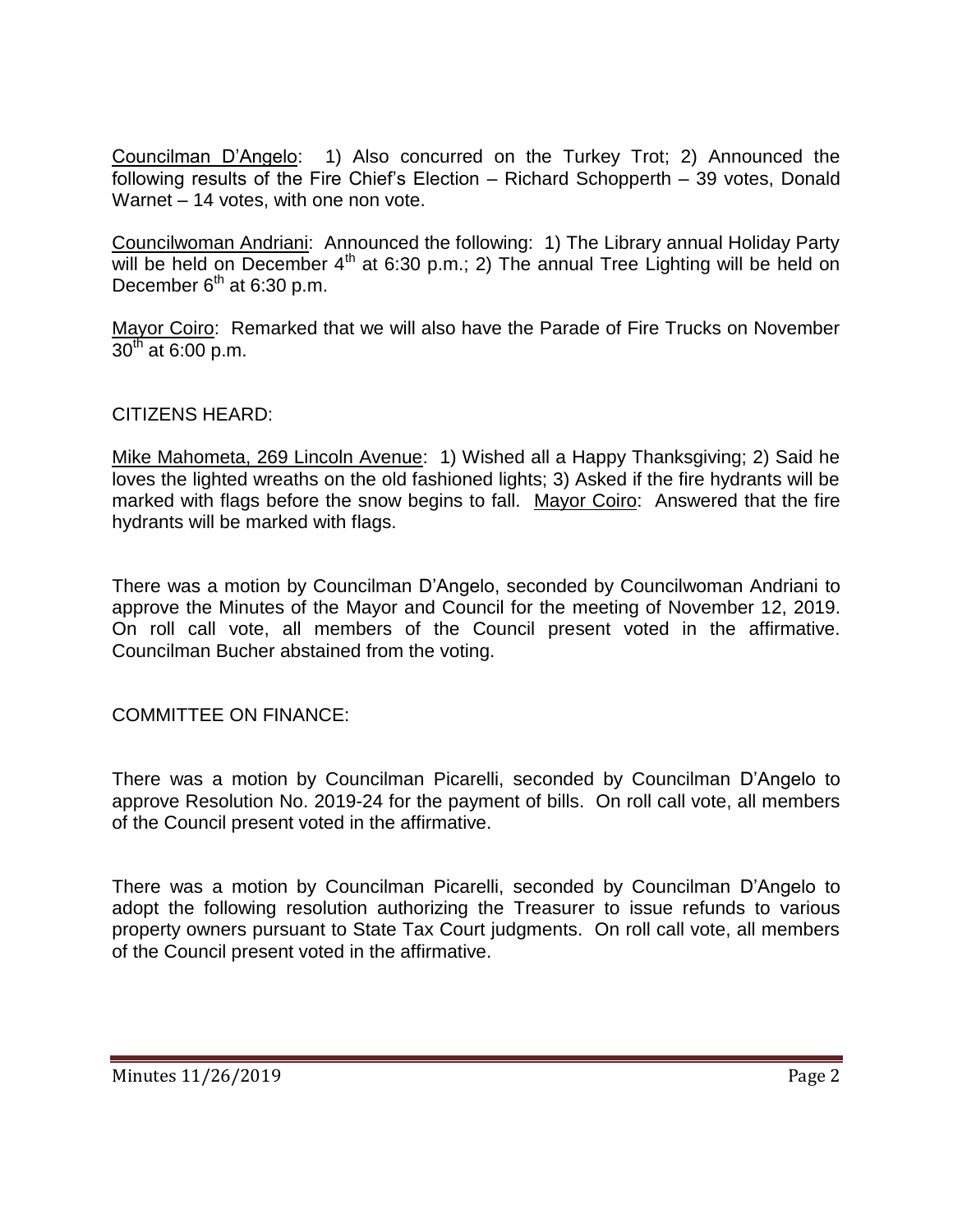### RESOLUTION

WHEREAS, there has been a State Tax Court Judgment to reduce the evaluation on the following.

NOW, THEREFORE, BE IT RESOLVED, that the Treasurer of the Borough of Totowa is authorized to refund this amount.

| <b>Block</b> | Lot  | <b>Property/Owner</b> | Payable To:                                                            | Year | From      | Τo           | <b>Amount</b> |
|--------------|------|-----------------------|------------------------------------------------------------------------|------|-----------|--------------|---------------|
| 173          | 1.01 | 711 Union Blvd.       | Jennifer R. Jacobus<br>Trustee for North                               | 2017 | 4,797,000 | 4,200,000    | \$14,083.23   |
|              |      |                       | Jersey Federal Credit Union                                            |      |           |              |               |
|              |      |                       |                                                                        | 2018 | 4.797.000 | 4.200.000    | \$14,226.51   |
|              |      |                       |                                                                        | 2019 | 4,797,000 | 4,200,000    | \$14,256.36   |
|              |      |                       | Mail to:                                                               |      |           |              |               |
|              |      |                       | Jacobus & Associates, LLC<br>201 Littleton Road, 1 <sup>st</sup> Floor |      |           |              |               |
|              |      |                       | Morris Plains, NJ 07950                                                |      |           | Total Check: | \$42,566.10   |

There was a motion by Councilman Picarelli, seconded by Councilman D'Angelo to adopt the following resolution authorizing the Treasurer to issue refunds to various property owners due to overpayment of  $\vec{4}^{\text{th}}$  Quarter 2019 taxes. On roll call vote, all members of the Council present voted in the affirmative.

#### RESOLUTION

WHEREAS, there has been an overpayment of  $4<sup>th</sup>$  quarter 2019 taxes on the property listed below; and

WHEREAS, the taxpayer is entitled to a refund; and

WHEREAS, the chart sets forth the refund as follows:

|    |   | <b>Block Lot</b> Property Owner      | Payable To                                                              | Overpayment |
|----|---|--------------------------------------|-------------------------------------------------------------------------|-------------|
| 57 | 3 | 260 Boyle Ave.<br><b>Ismail DOAA</b> | Corelogic<br>Attn:Refund Dept.<br>PO Box 9202<br>Coppell, TX 75019-9760 | \$1,574.31  |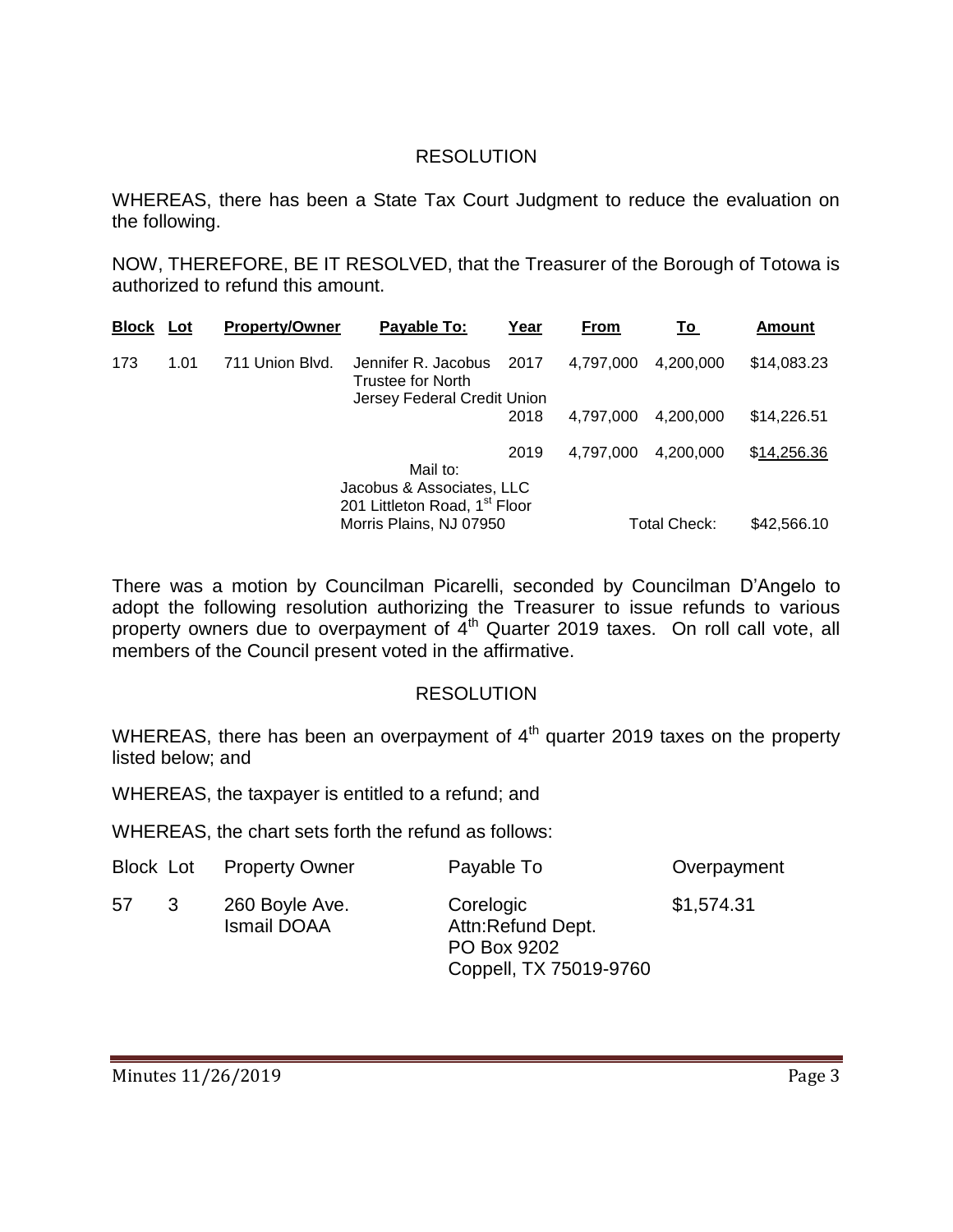| 77  |     | 93 Barnert Ave.<br>Gurrieri, E & K            | Karen & Ernest Gurrieri<br>93 Barnert Ave<br>Totowa, NJ 07512 | \$930.32 |
|-----|-----|-----------------------------------------------|---------------------------------------------------------------|----------|
| 101 | - 8 | 100 Bogert St.<br><b>Reginald Beauharnais</b> | Reginald Beauharnais<br>PO Box 8105<br>Saddle Brook, NJ 07663 | \$466.45 |

NOW, THEREFORE, BE IT RESOLVED, that the overpayment shall be refunded to the taxpayer, as stated above, and the Treasurer is authorized to issue separate checks for the refunds, which shall be paid to the stated property or taxing authority.

There was a motion by Councilman Picarelli, seconded by Councilman D'Angelo to adopt the following Resolution Authorizing Cancellation Of Outstanding Checks. On roll call vote, all members of the Council present voted in the affirmative.

### RESOLUTION NO. 123-2019

### RESOLUTION AUTHORIZING CANCELLATION OF OUTSTANDING CHECKS

WHEREAS, there exists numerous, old, outstanding checks on the bank reconciliations of the General and Net Payroll bank accounts; and

WHEREAS, the old, outstanding checks have been investigated by the Chief Financial Officer/Treasurer and it has been determined that these old, outstanding checks should be cancelled.

NOW, THEREFORE, BE IT RESOLVED, by the Governing Body of the Borough of Totowa that the following old, outstanding checks in the amount of \$1,442.33 in the General and Net Payroll bank accounts be and the same are hereby cancelled.

| <b>Bank Account</b>                           | Amount<br>Cancelled  |  |  |
|-----------------------------------------------|----------------------|--|--|
| General Account<br><b>Net Payroll Account</b> | \$1,183.69<br>258.64 |  |  |
|                                               | $$1,442.33$ (A)      |  |  |

(A) A detailed listing of the outstanding checks to be cancelled will be retained on file in the Office of the Borough Clerk.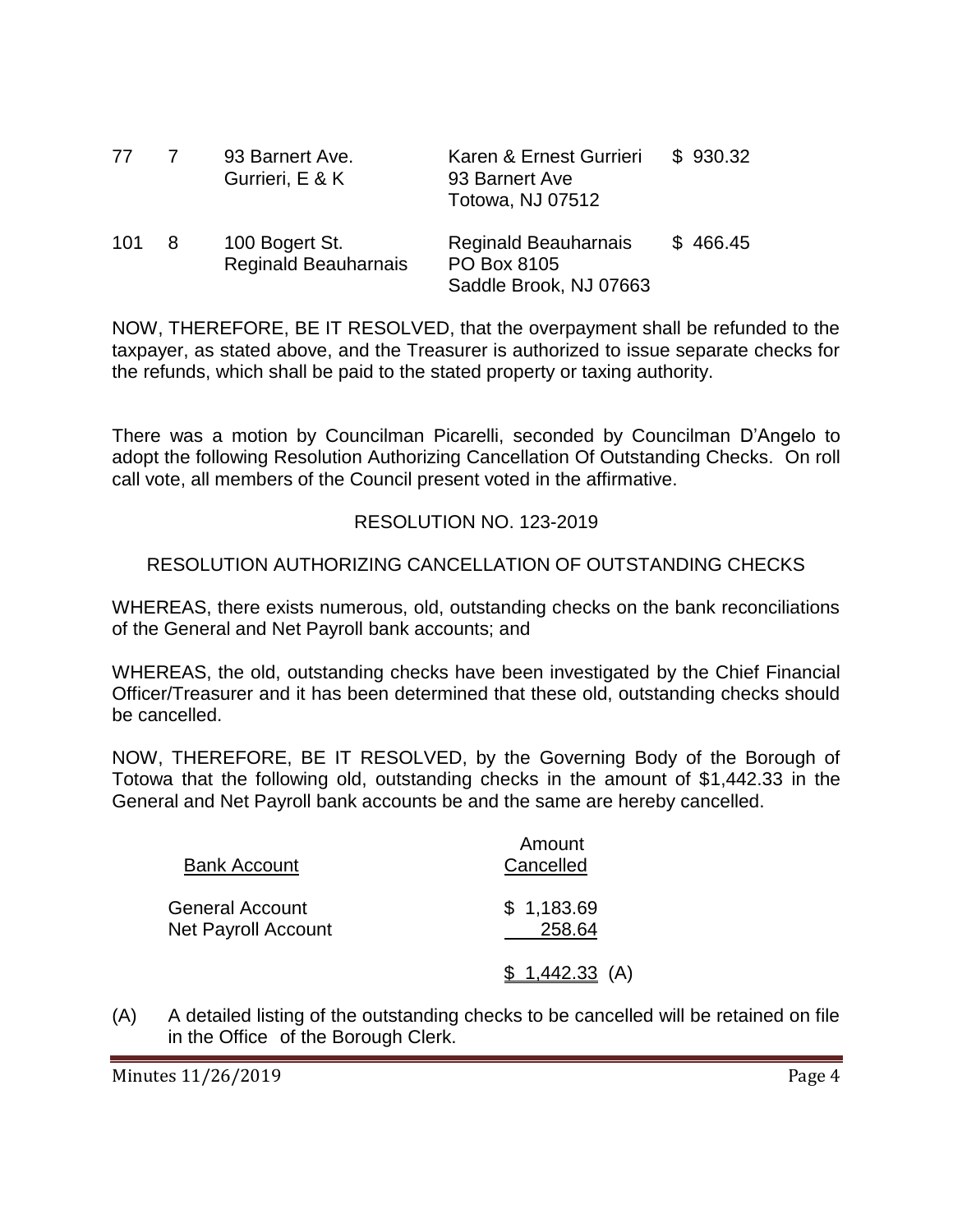### COMMITTEE ON PUBLIC SAFETY:

Letters from Riverview Park Fire Company, Inc. and Fire Chief Rich Schopperth advising of the removal of firefighter Jay Tempe from their membership were received and filed.

## COMMITTEE ON PUBLIC WORKS:

There was a motion by Councilman Bucher, seconded by Councilwoman Palazzo to approve Payment Estimate No. 1 in the amount of \$51,037.42 to Mike Fitzpatrick & Son, Inc. for the Jefferson Place & Raphael Road Improvements. On roll call vote, all members of the Council present voted in the affirmative.

There was a motion by Councilman Bucher, seconded by Councilwoman Palazzo to approve Payment Estimate No. 1 in the amount of \$39,676.28 to Manor II Electric, Inc. for the DPW Garage and Shepherds Lane Pump Station Generator Improvements. On roll call vote, all members of the Council present voted in the affirmative.

There was a motion by Councilman Bucher, seconded by Councilwoman Palazzo to adopt the following Resolution Authorizing The Replacement Of One Unit Heater At The DPW Building. On roll call vote, all members of the Council present voted in the affirmative.

### RESOLUTION NO. 124-2019

### RESOLUTION AUTHORIZING THE REPLACEMENT OF ONE UNIT HEATER AT THE DPW BUILDING

WHEREAS, the Borough of Totowa Department of Public Works ("DPW") Superintendent has advised that one unit heater at the Borough of Totowa DPW Building is no longer working properly and recommended that this equipment be removed and replaced; and

WHEREAS, the Mayor and Council of the Borough of Totowa have determined that there is a need for this equipment at the Borough of Totowa DPW Building; and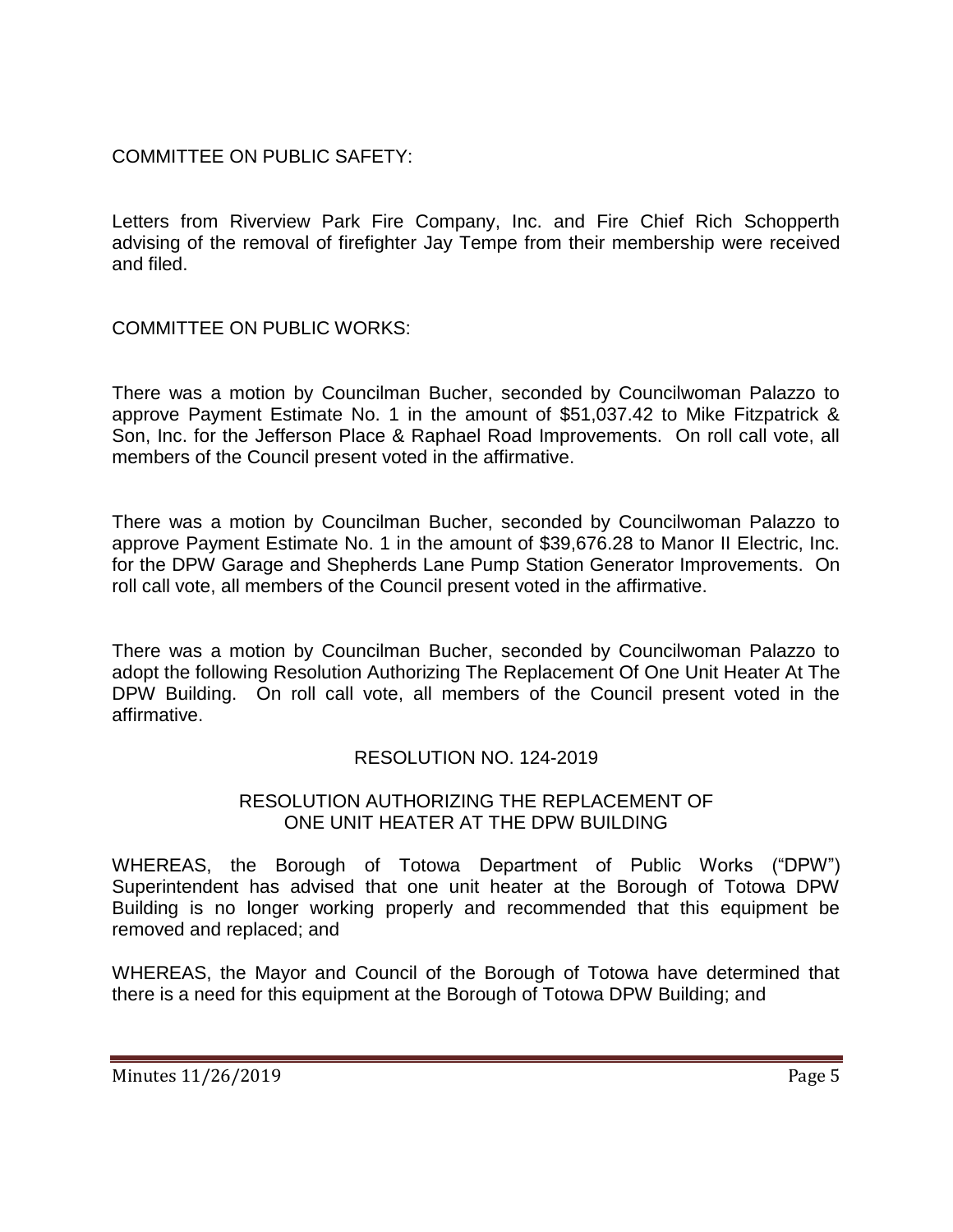WHEREAS, the Mayor and Council of the Borough of Totowa desire to authorize the removal and replacement of the unit heater; and

WHEREAS, 454 Mechanical LLC, 14 Masklee Court, Totowa, New Jersey 07512 has submitted a proposal for the removal and replacement of the unit heater in the amount of \$6,485.00, a copy of which is on file in the office of the Borough of Totowa Municipal Clerk; and

WHEREAS, pursuant to the applicable New Jersey State laws, the removal and replacement of the unit heater may be authorized without public bidding.

NOW, THEREFORE, BE IT RESOLVED, that the Mayor and Council of the Borough of Totowa do hereby authorize the removal and replacement of the unit heater by 454 Mechanical LLC in the amount of \$6,485.00.

BE IT FURTHER RESOLVED, that the Mayor and Municipal Council of the Borough of Totowa do hereby authorize the Municipal Clerk and DPW Superintendent to execute any and all instruments relating thereto.

COMMITTEE ON ENGINEERING & PUBLIC PROPERTY:

There was a motion by Councilman Capo, seconded by Councilwoman Andriani to approve Payment Estimate No. 1 in the amount of \$334,562.20 to National Water Main Company for the Sanitary Sewer Main Rehabilitation – Phases VII & VIII. On roll call vote, all members of the Council present voted in the affirmative.

There was a motion by Councilman Capo, seconded by Councilwoman Andriani to adopt the following Resolution Authorizing The Replacement Of Boiler No. 1 Circulator Pump At The Municipal Complex. On roll call vote, all members of the Council present voted in the affirmative.

### RESOLUTION NO. 125-2019

#### RESOLUTION AUTHORIZING THE REPLACEMENT OF BOILER NO. 1 CIRCULATOR PUMP AT MUNICIPAL COMPLEX

WHEREAS, the Boiler No. 1 Circulator Pump at the Borough of Totowa Municipal Complex is no longer working properly and this equipment must be removed and replaced; and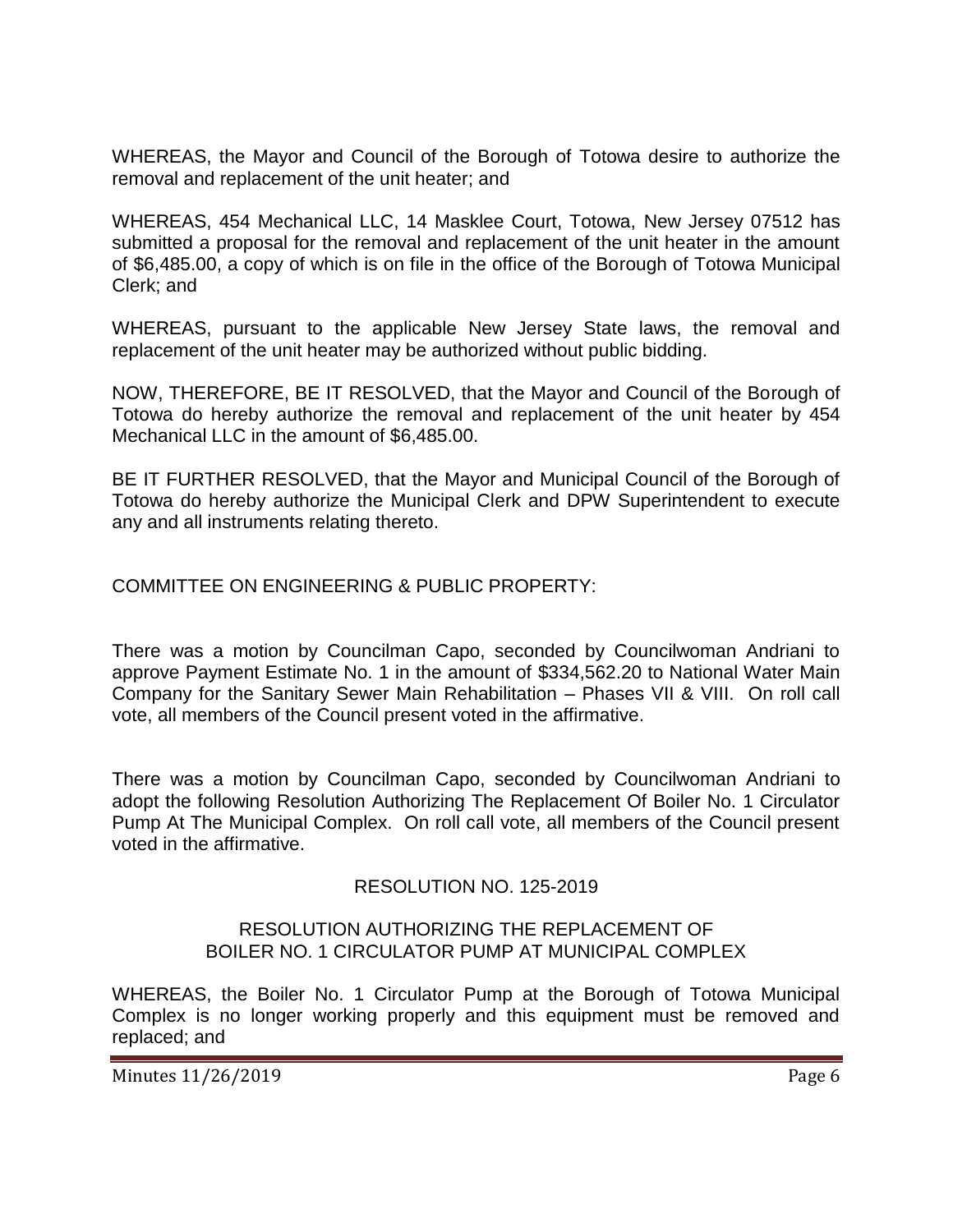WHEREAS, the Mayor and Council of the Borough of Totowa have determined that there is a need for this equipment at the Borough of Totowa Municipal Complex; and

WHEREAS, the Mayor and Council of the Borough of Totowa desire to authorize the removal and replacement of the Boiler No. 1 Circulator Pump; and

WHEREAS, 454 Mechanical LLC, 14 Masklee Court, Totowa, New Jersey 07512 has submitted a proposal for the removal and replacement of the Boiler No. 1 Circulator Pump in the amount of \$4,580.00, a copy of which is on file in the office of the Borough of Totowa Municipal Clerk; and

WHEREAS, pursuant to the applicable New Jersey State laws, the removal and replacement of the Boiler No. 1 Circulator Pump may be authorized without public bidding.

NOW, THEREFORE, BE IT RESOLVED, that the Mayor and Council of the Borough of Totowa do hereby authorize the removal and replacement of the Boiler No. 1 Circulator Pump by 454 Mechanical LLC in the amount of \$4,580.00.

BE IT FURTHER RESOLVED, that the Mayor and Municipal Council of the Borough of Totowa do hereby authorize the Municipal Clerk to execute any and all instruments relating thereto.

COMMITTEE ON LIAISON & INSPECTION:

There was a motion by Councilwoman Andriani, seconded by Councilman Bucher to authorize Municipal Attorney Kristin M. Corrado, Esq. and Planning Board Attorney Richard Brigliadoro, Esq. to serve as Co-Counsel with Assigned Counsel Carl Mazzie, Esq. in the litigation entitled Three Crown Development LLC and Greentree Development LLC vs. Planning Board of the Borough of Totowa and Borough of Totowa, Docket No.: PAS-L-3466-19. On roll call vote, all members of the Council present voted in the affirmative.